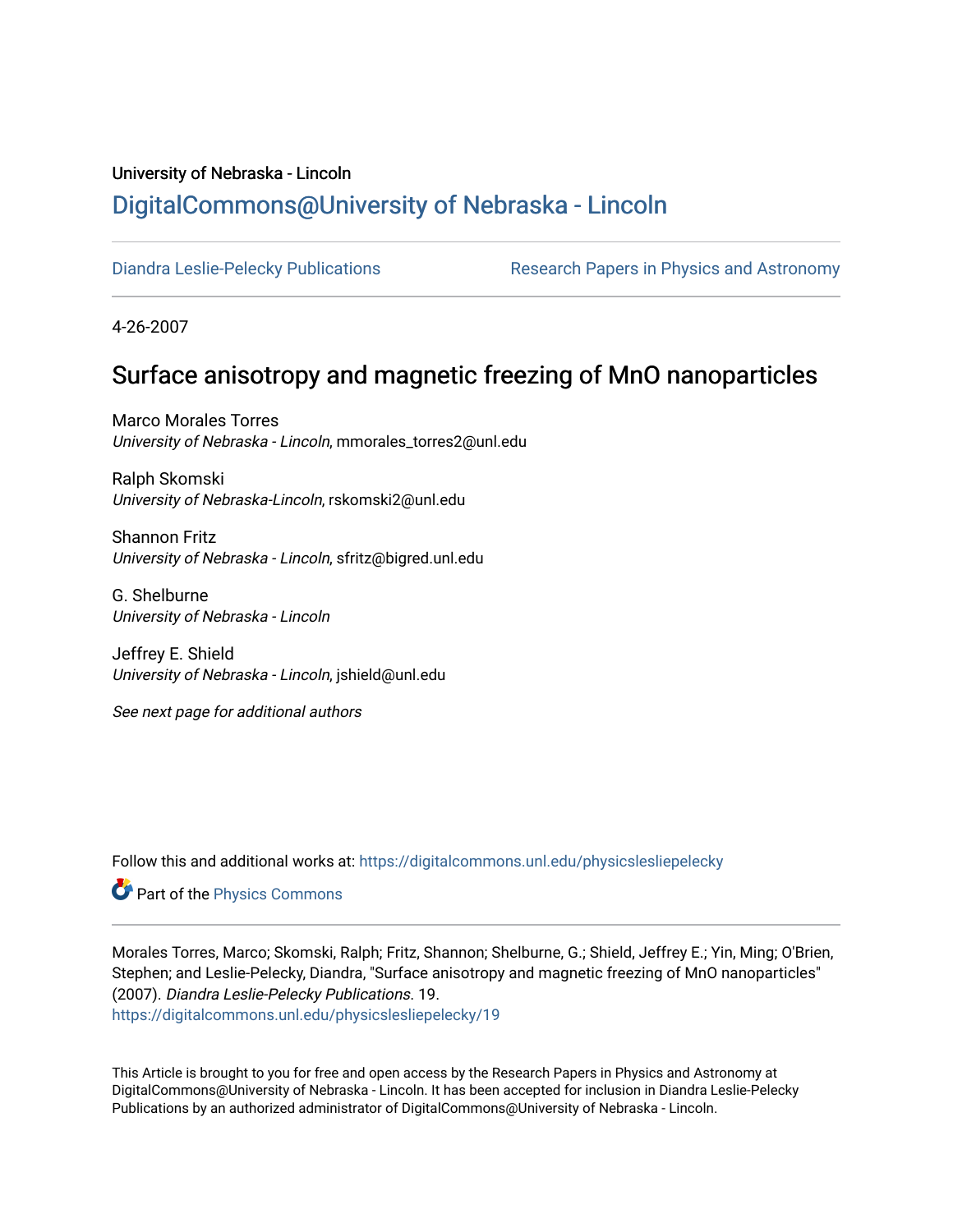## Authors

Marco Morales Torres, Ralph Skomski, Shannon Fritz, G. Shelburne, Jeffrey E. Shield, Ming Yin, Stephen O'Brien, and Diandra Leslie-Pelecky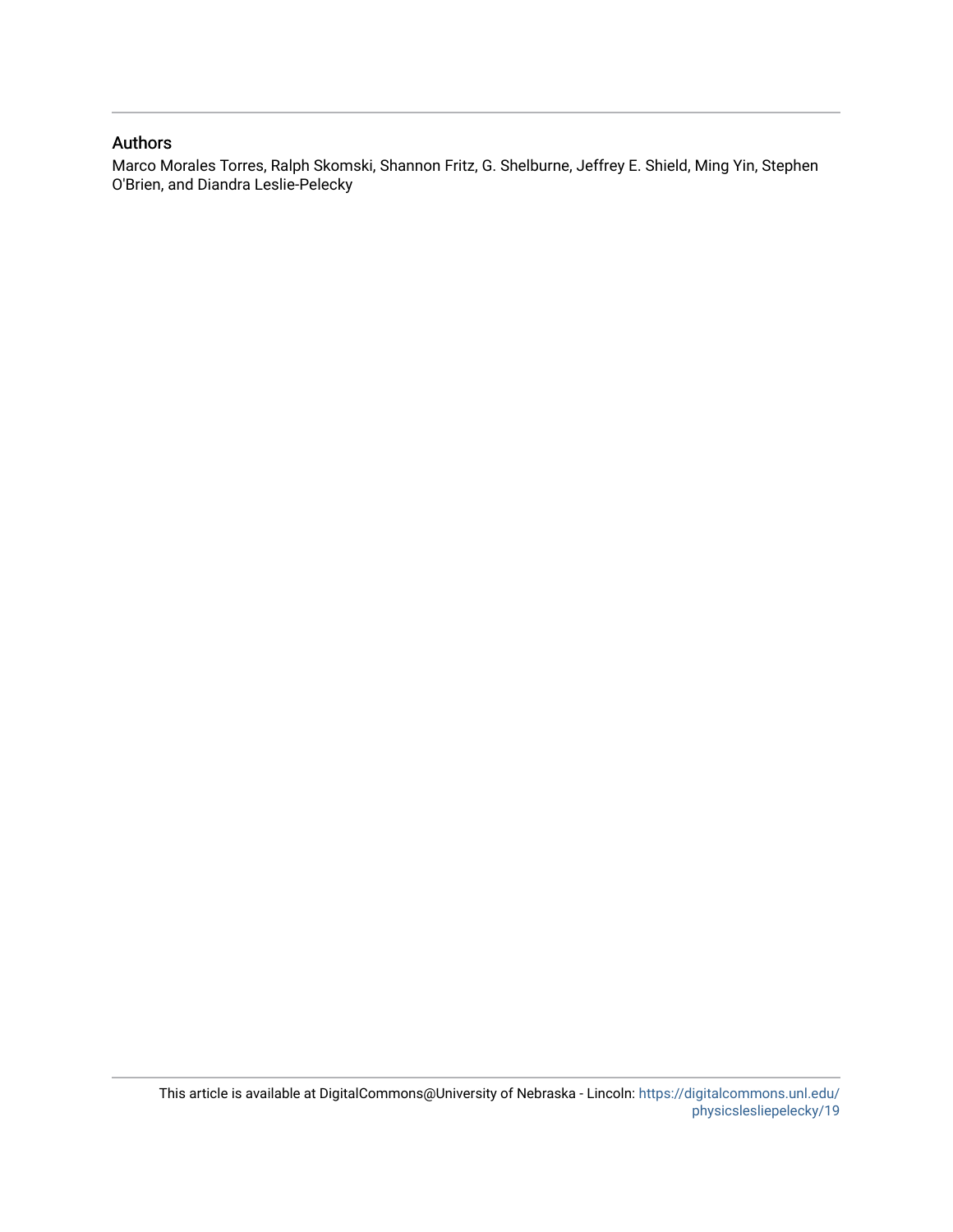### **Surface anisotropy and magnetic freezing of MnO nanoparticles**

M. A. Morales, <sup>1</sup> R. Skomski, <sup>1</sup> S. Fritz, <sup>1</sup> G. Shelburne, <sup>1</sup> J. E. Shield, <sup>2</sup> Ming Yin, <sup>3</sup> Stephen O'Brien, <sup>3</sup> and D. L. Leslie-Pelecky <sup>1</sup>

1 *Department of Physics and Astronomy and Nebraska Center for Materials and Nanoscience, University of Nebraska-Lincoln,*

*Lincoln, Nebraska 68588-0111, USA*

2 *Department of Mechanical Engineering and Nebraska Center for Materials and Nanoscience, University of Nebraska-Lincoln, Lincoln, Nebraska 68588-0656, USA*

<sup>3</sup>*Department of Applied Mathematics and Physics, Columbia University, New York City, New York 10027, USA*

(Received 5 February 2007; revised manuscript received 5 March 2007; published 26 April 2007)

Nanoparticles of bulk antiferromagnets often exhibit ferromagnetic behavior due to uncompensated surface spins. The peak temperature in the zero-field-cooled magnetization of MnO—in contrast to other antiferromagnetic nanoparticles—has anomalous behavior, shifting to *higher* temperatures with decreasing nanoparticle size. We attribute this behavior to surface anisotropy enhanced by the specific occupancy of 3*d* levels in Mn, which produces a high-spin–low-spin transition not present in NiO nanoparticles.

DOI: [10.1103/PhysRevB.75.134423](http://dx.doi.org/10.1103/PhysRevB.75.134423)

PACS number(s): 75.50.Tt, 75.50.Ee, 75.70.Rf, 75.75.+a

### **I. INTRODUCTION**

Antiferromagnetic nanoparticles often exhibit a net magnetic moment due to uncompensated surface spins, with the moment becoming larger as the surface-to-volume ratio increases. This surface magnetism affects other magnetic properties, such as the superparamagnetic blocking of the particles' spin magnetization directions. An unexplained phenomenon is that the temperature of the peak  $T_p$  in the zero-field-cooled (ZFC) magnetization  $M_{ZFC}(T)$  of MnO nanoparticles shifts to *higher* temperatures with decreasing particle size. $1-3$  $1-3$  This temperature dependence is opposite that of most other antiferromagnetic nanoparticles, including the isostructural rocksalt oxide  $NiO<sup>4-6</sup>$  $NiO<sup>4-6</sup>$  $NiO<sup>4-6</sup>$  There is one report of anomalous  $T_p$  dependence in NiO; however, the samples were produced by a sol-gel technique and have a broad particle-size distribution that includes micron-sized agglomerates.<sup>7[,8](#page-6-5)</sup>

Superparamagnetic blocking, as measured by  $M_{ZFC}(T)$ , is commonly explained as an anisotropy effect. Large surface anisotropy can result from spin-orbit coupling in combination with the reduced symmetry of surface atoms, but  $Mn^{2+}$ has a half-filled  $3d$  shell and  $^{6}S_{5/12}$  ground state. This should not produce significant anisotropy, even in environments with reduced symmetry, such as strained crystals and at surfaces. $9-12$  $9-12$  Local disorder, however, permits occupancy of the 3*d* levels in Mn to produce a high-spin–low-spin transition that could be responsible for the anomalous shift of  $T_p$ with size.

#### **II. EXPERIMENT**

MnO nanoparticles were synthesized by thermal decomposition of manganese acetate in the presence of oleic acid at high temperature.<sup>13</sup> The nanoparticles are suspended in hexane and stored under argon to prevent further oxidation. Samples were characterized by x-ray diffraction, transmission electron microscopy (TEM), and atomic absorption spectroscopy (AAS). The oleic acid coating and handling in a protected atmosphere prevents the formation of an oxide shell. The size dispersions for each sample are characterized by a normal distribution, as shown in Fig. [1.](#page-2-0) The smallest nanoparticles (sample A) have a spherical to irregular shape with mean diameter 8.5 nm and  $\sigma = 2.4$  nm. Medium-sized particles (sample B) are cubic with mean cube-edge length 21.4 nm and  $\sigma = 2.2$  nm. Sample C contains square dipyramids or hexagonal prisms with a mean diameter of 42 nm and  $\sigma$ =2.8 nm. X-ray diffraction confirms the expected rocksalt structure with lattice constants  $443.8 \pm 0.1$  pm (sample C),  $443.4 \pm 0.2$  pm (sample B), and  $443.4 \pm 0.5$  pm (sample

<span id="page-2-0"></span>

FIG. 1. Transmission electron micrographs and size distributions for (from top) samples A, B, and C.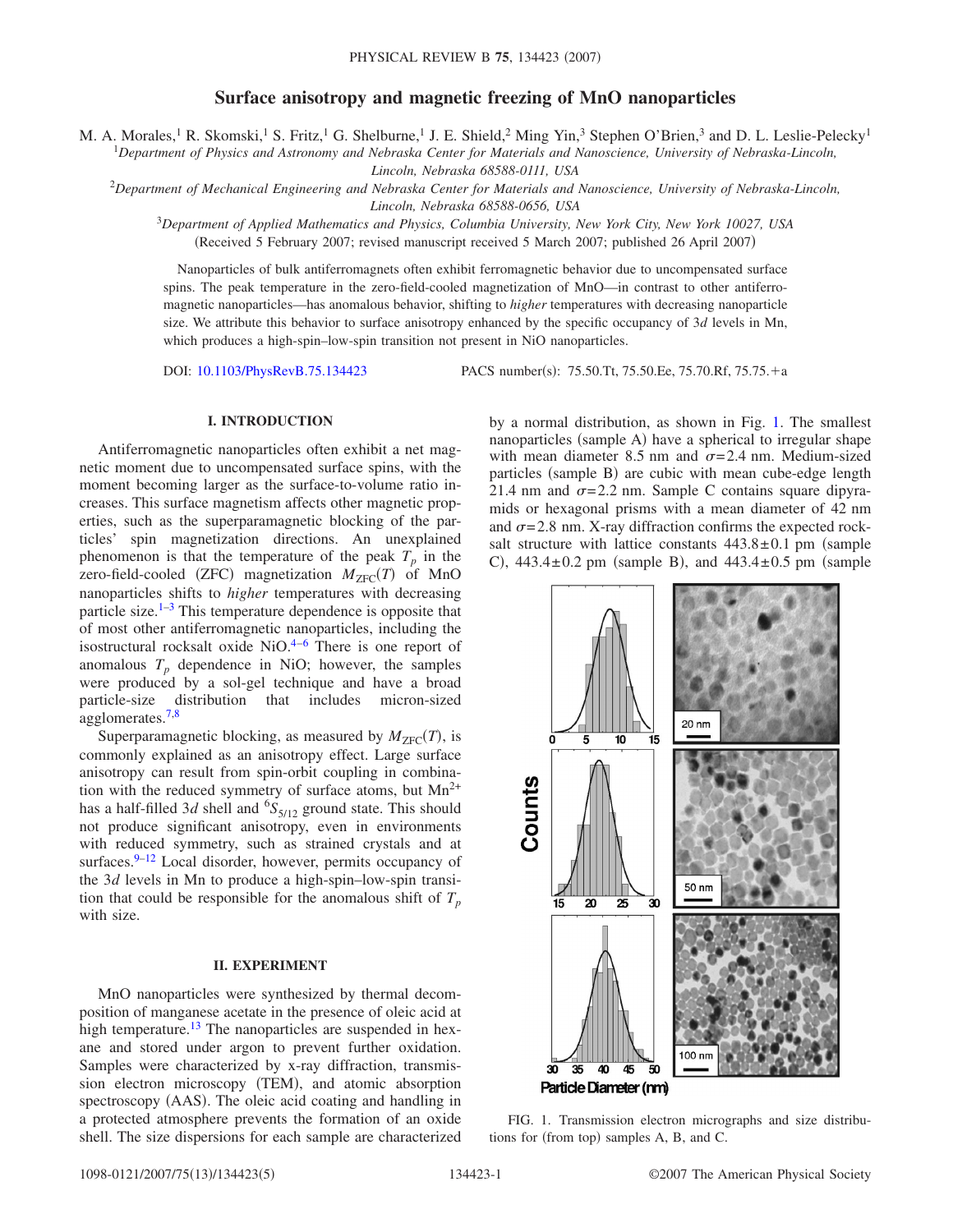<span id="page-3-0"></span>

FIG. 2. A high-resolution transmission electron micrograph showing the single-crystal nature of the MnO nanoparticles.

A), each close to the MnO bulk value. The nanoparticles are single crystals, as shown by the high-resolution transmission electron micrograph in Fig. [2.](#page-3-0) No evidence of a  $Mn_3O_4$  shell is observed by high-resolution TEM, electron diffraction, or in magnetic measurements. The lack of a shell is attributed to the oleic acid ligands at the nanoparticle surface and handling the samples only in inert atmospheres.

Nanoparticles for magnetic measurements were encapsulated in paraffin and sealed in polyethylene bags to prevent nanoparticle rotation during measurement and protect the samples from oxidation during transfer to the magnetometer. Nanoparticles frozen in hexane at varying dilutions also were measured to test for interparticle interactions; however, the results were similar to the paraffin-encapsulated samples. Magnetic data were normalized to the Mn mass obtained from AAS. Figure [3](#page-3-1) shows the field-cooled  $(M_{FC})$ , open symbols) and zero-field cooled ( $M_{\rm ZFC}$ , closed symbols) magnetizations measured at 100 Oe, yielding  $T_p$ 's of 27.4±1.4 K (sample A),  $21.7 \pm 2.9$  K (sample B), and  $17.8 \pm 3.5$  K (sample C). The overall magnetization increases with decreasing size, consistent with the increasing number of uncompensated spins. A feature in the magnetization near

<span id="page-3-1"></span>

FIG. 3. The zero-field-cooled (closed symbols) and field-cooled (open symbols) magnetizations measured at 100 Oe.

118 K (the bulk Néel temperature of MnO) is observed only in the largest nanoparticles.

In the absence of magnetic fields, the net magnetization of an antiferromagnet is zero; however, an external field causes spin canting of order *H*/*J*, which adds to, and often overcompensates, the signal from uncompensated surface spins. The dependence of *M* on *H* generally is nonlinear due to the spin-flop transitions, so there is no simple way of subtracting this background from hysteresis loops. $14$  Hysteresis is observed at temperatures well above  $T_p$ , consistent with the onset of irreversibility between  $M_{\text{FC}}$  and  $M_{\text{ZFC}}$ . The coercivity increases significantly below the irreversibility temperature, reaching values of 0.7 T at 5 K for sample A. The ferromagnetic saturation magnetization is zero at temperatures above 50 K and increases below  $T_p$ . Despite the anomalous  $T_p$  behavior, MnO shows many similarities to NiO: For example, large shifts in the hysteresis loops are found after field cooling and the superparamagnetic contributions do not scale with *H*/*T*. [6](#page-6-3)

#### **III. MAGNETIC ANISOTROPY**

As in other nanoparticle systems,  $T_p$  and the coercivity of our MnO nanoparticles are related directly to the magnetocrystalline anisotropy. Shape anisotropy is unimportant compared to magnetocrystalline anisotropy because the nanoparticles are roughly equiaxed and the net magnetization is very small. The magnetic anisotropy of low-indexed surfaces can be much higher than the cubic bulk anisotropy, as is known from ultrathin films. $9-12$  $9-12$  Surface anisotropy arises from reduced symmetry and spin-orbit coupling, which are present in other types of nanoparticles; however, surface anisotropy also requires suitable occupancy of the 3*d* levels.

Neither  $Mn^{2+}$  nor  $Ni^{2+}$  is expected to produce significant anisotropy. In lowest order,  $Mn^{2+}$  is an *S*-state ion with a half-filled shell and zero anisotropy. The  $t_{2g}$  and  $e_g$  levels of Ni<sup>2+</sup> are fully occupied and half-occupied, respectively, with the anisotropy vanishing for each level. This is very different than the large anisotropy of other transition-metal ions, such as  $Co<sup>2+</sup>$  in cobalt ferrites. The difference in the behavior of NiO and MnO nanoparticles originates in the different crystal-field splitting and level occupancy of these two ions.

#### **A. Crystal-field splitting**

Figure [4](#page-4-0) compares the crystal-field levels of free 3*d* ions and 3*d* ions in an octahedral crystal environment (appropriate for bulk MnO and NiO) with the level splittings for 3*d* ions on ideal and imperfect (001) surfaces. For clarity, Fig. [4](#page-4-0) shows the level splitting for *small* deviations from cubic symmetry; however, there are two additional effects. First, the 3*d*-band width of transition metal oxides often is comparable to or even somewhat larger than the crystal-field splitting.<sup>15</sup> Second, the noncubic crystal-field distortion on moving the atoms to infinity is much larger than the cubic crystal field. In fact, creating an ideal surface, as indicated in Fig. [4,](#page-4-0) means that  $|z^2\rangle$  becomes the lowest-lying level and that the splitting between the top  $|x^2-y^2\rangle$  and bottom  $|z^2\rangle$ levels is much larger than the  $e_g-t_{2g}$  splitting. Compared to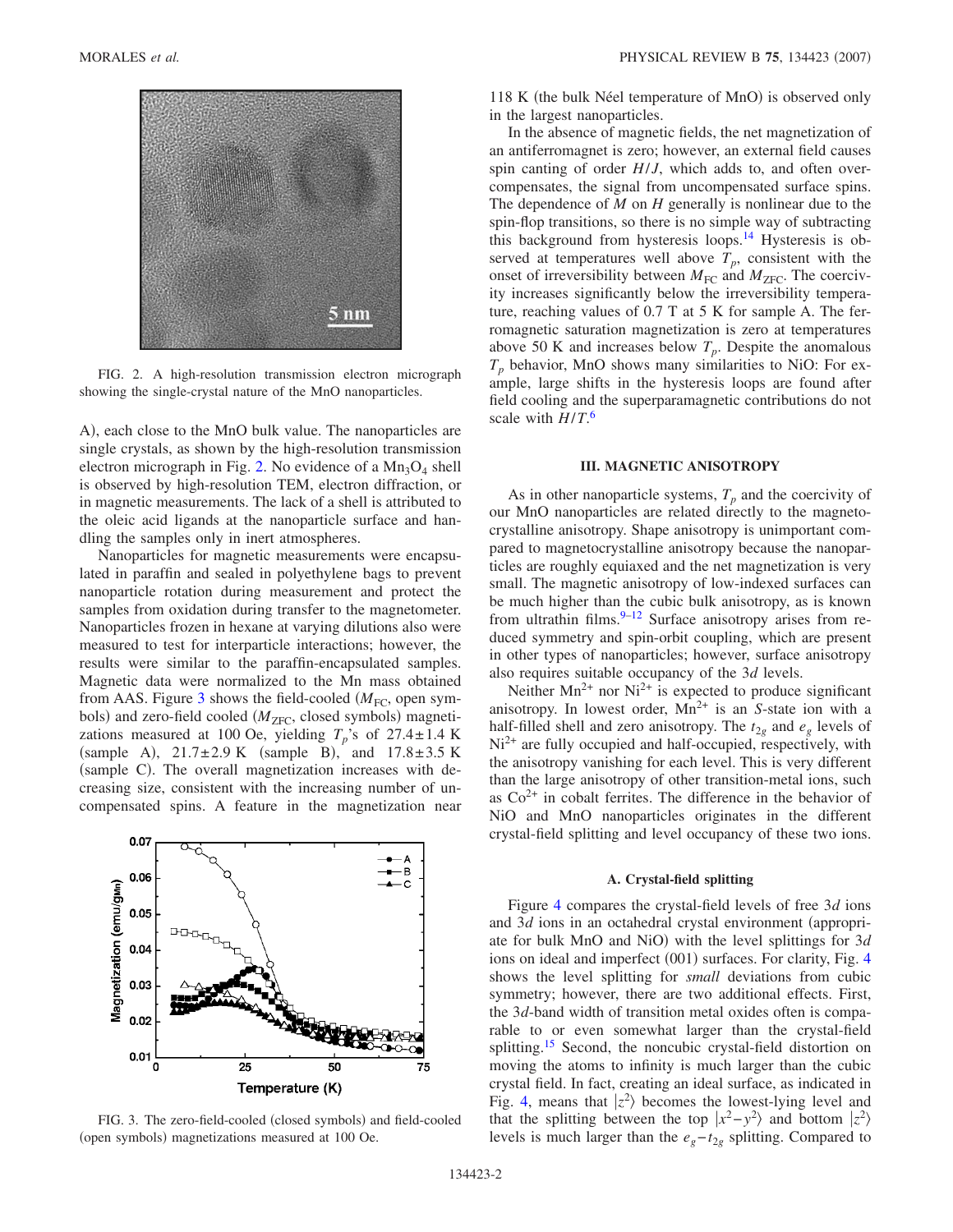<span id="page-4-0"></span>

FIG. 4. Crystal-field splitting for 3d ions (dark) coordinated by oxygen atoms (white). Weak deviations from cubic symmetry (a) leave the levels reminiscent of the cubic  $e_g - t_{2g}$  splitting, whereas strong deviations (b) yield a complete remixture of the levels. The cases (I)-(III) are typical splittings at low-indexed surfaces, each corresponding to a different atomic environment.

fourth-order cubic terms, tetragonal and other second-order crystal-field contributions carry a factor of the order of  $R_{T-O}^2/R_{3d}^2 \approx 6$ , where  $R_{T-O} \approx 2.1$  Å and  $R_{3d} \approx 0.85$  Å are the interatomic distance and the  $3d$  shell radius.<sup>16</sup> This means that the behavior of surface atoms is determined largely by the crystal-field splitting.

The moment and (indirectly) the anisotropy of an ion in a crystalline environment reflect competition between exchange and crystal-field splitting. The crystal field favors low-spin configurations where ↑↓ spin pairs occupy the lowlying crystal-field states. In most compounds, however, the intra-atomic exchange can create high-spin states having the largest spin compatible with the Pauli principle. In this regime, the filling of energy levels starts with ↑ electrons at the expense of some crystal-field energy. The low-spin state in MnO no longer has a half-filled 3*d*↑ shell, which may produce magnetic anisotropy.

The commonly considered high-spin–low-spin transitions in octahedral crystalline environments are limited to configurations from  $3d^4$  to  $3d^7$ . Three or fewer electrons are accommodated in the low-lying  $t_{2g}$  triplet, and there is no crystalfield gain on reducing the spin. For  $3d^8$  to  $3d^{10}$ configurations, the occupancy of low-lying crystal-field states is forbidden by the Pauli principle. For  $4 \le n \le 7$  *d* electrons, the cubic crystal field usually is too weak to cause a high-spin–low-spin transition; however, Fig. [4](#page-4-0) shows that this is no longer the case for crystal fields at surfaces, and special care is necessary to treat deviations from the  $e_g-t_{2g}$ splitting. Depending on the details of the level splitting, the Mn2+ may undergo two different types of high-spin–low-spin transitions, from a spin of  $5\mu_B$  per atom to an intermediate state  $(3\mu_B)$  or to a proper low-spin state  $(1\mu_B)$ . The large

<span id="page-4-1"></span>

FIG. 5. Schematic level diagram of the high-spin and low-spin states of  $Mn^{2+}$  and  $Ni^{2+}$ : (a) octahedral symmetry and (b) most general case of low symmetry. In (b) the five singlets have random energies and cannot be labeled as in Fig. [4.](#page-4-0)

crystal-field splitting makes the second scenario more likely. As a consequence, the ↑ shell is no longer filled, and the Mn may develop magnetic anisotropy. The  $Ni<sup>2+</sup>$  ion may also exhibit a high-spin–low-spin transition; however, the resulting state has zero spin and zero anisotropy.

#### **B. Magnetocrystalline anisotropy**

Partially occupied levels coupled by spin-orbit coupling are required to create anisotropy.<sup>17</sup> If two levels connected by spin-orbit coupling are occupied by two electrons, the net anisotropy is zero due to the cancellation of the orbital  $(\uparrow \uparrow)$ or the spin moment  $(\uparrow \downarrow)$ . Nonzero anisotropy is obtained for one and three electrons per doublet. A likely candidate for strong anisotropy is the  $|xz\rangle$  and  $|yz\rangle$  doublet at an ideal surface layer (Fig. [5](#page-4-1)), which yields a second-order anisotropy axis perpendicular to the surface. In the relevant limit of strong second-order crystal-field interaction, the doublet lies above the  $|z^2\rangle$  level and is, in the Mn<sup>2+</sup> low-spin state, occupied by three electrons. The situation is reminiscent of the well-known  $Co^{2+}$  anisotropy in  $(Fe_{3-x}Co_x)O_4$ , except for the different position of the doublet and the  $3d^6$  high-spin configuration of the  $Co.<sup>18</sup>$ 

This mechanism explains why MnO nanoparticles can have strong atomic-scale surface anisotropy not observed in NiO. In perfectly symmetric nanoparticles, opposing faces would cancel, resulting in no anisotropy. The breaking of symmetry required for this mechanism is provided instead by defects such as steps, interstitial atoms and vacancies.

Using the relationship  $KV/k_BT_B=25$ , where *K* is the anisotropy and *V* is the nanoparticle volume from TEM, the anisotropies corresponding to the measured peak temperatures are  $1.58(\pm 0.07)$  kJ/m<sup>3</sup> (sample C),  $8.08(\pm 0.30)$  kJ/m<sup>3</sup> (sample B), and  $35.27(\pm 0.90)$  kJ/m<sup>3</sup> (sample A). To evaluate the magnetocrystalline anisotropy, we take into account that intrasublattice and intersublattice exchange interactions in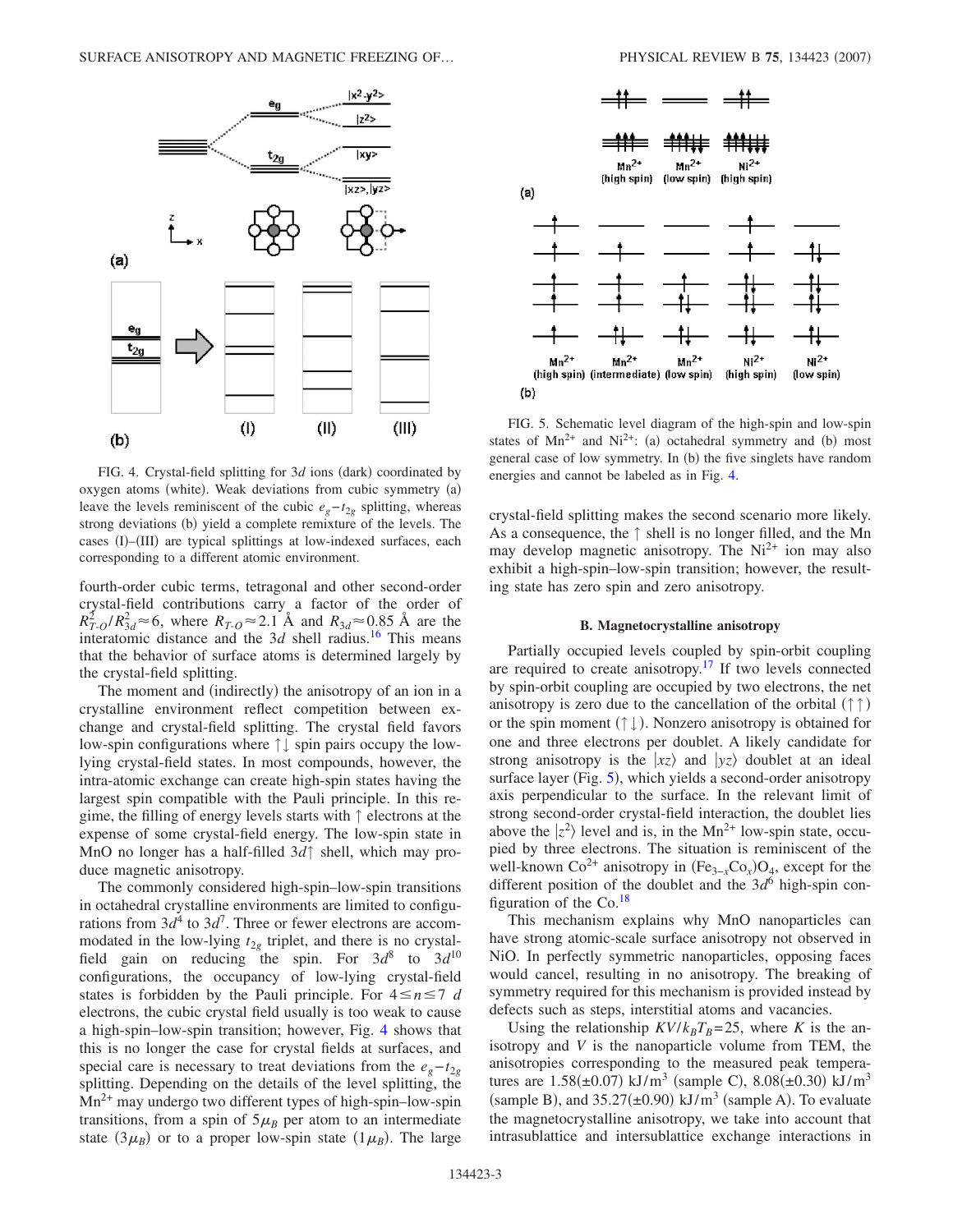MnO, as characterized by  $T_N$ =118 K and  $\Theta$ =−510 K, are much larger than the Zeeman and anisotropy energies per atom, which are of the order of 1 K or less for fields of a few kOe. The exchange ensures a fairly rigid spin coupling on a scale of a few nanometers and means that the magnetic anisotropy can be averaged safely on a local scale.<sup>12</sup>

The small anisotropy of bulk  $MnO$  on the order of  $0.028 \text{ kJ/m}^3$  (Ref. [19](#page-6-14))] cannot explain the observed blocking behavior. The anisotropy estimated from  $T_p$  is three orders of magnitude larger than the bulk value, which is consistent with the relatively large coercivity observed. The anisotropy at any surface site is a complicated nonlinear function of the *d*-level crystal splitting and hybridization. The resulting anisotropy is random and, without detailed knowledge of the atomic positions, impossible to calculate. The anisotropy is affected further by the capping ligand (an alkyl chain carboxylic acid), which could potentially compensate for some undercoordinated surface  $Mn^{2+}$  ions. These factors preclude exact determination of the magnitude and direction of the anisotropy, which generally corresponds to a nonuniaxial ellipsoid with three unequal principal axes and with arbitrary orientation.<sup>10</sup>

To estimate the magnitude of the surface anisotropy, we start from perturbation theory, as originally developed by Bloch and Gentile.<sup>21</sup> The approach considers the spin-orbit coupling  $\lambda$ , about 0.05 eV for the magnetic 3*d* elements, as a small perturbation to the leading crystal-field and hopping contributions  $(E_o > 1$  eV). In lowest order (second order), the anisotropy is obtained by evaluating the perturbed energy levels,

$$
\delta E_i = -\lambda^2 \Sigma_j \frac{|\langle i|\mathbf{L} \cdot \mathbf{S}|j\rangle|^2}{E_j - E_i},\tag{1}
$$

where the  $E_i$  are the unperturbed crystal-field (or bandstructure levels) and  $\Delta E = E_j - E_i \sim E_o$ . This equation shows that the magnitude of the second-order anisotropy is proportional to the square of the spin-orbit coupling. Experimentally determined typical anisotropies in 3*d*-based magnets with strong deviations from cubic symmetry are between about 300 kJ/m<sup>3</sup> (hexagonal ferrites) and 5000 kJ/m<sup>3</sup>  $(YCo<sub>5</sub>)$ .

We parametrize the random surface anisotropy by  $\Sigma_i K_i = 0$  and  $\Sigma_i K_i^2 = N_s K_o^2$ , or  $\langle K \rangle = 0$  and  $\langle K^2 \rangle = K_o^2$ . Here  $N_s$  is the number of Mn surface atoms and the summation extends from  $i=1$  to  $i=N_s$ . The quantity  $\pm K_o$  is the specific anisotropy energy per atomic volume contributing to the energy barrier including, in general, subsurface corrections. The  $\pm$ sign means that the anisotropy contribution of the *i*th atom is easy axis (energy-barrier enhancement) if positive or easy plane (energy-barrier reduction) if negative. When the net anisotropy becomes negative, the magnetization switches into the basal plane of the anisotropy ellipsoid, and the energy is given by the corresponding in-plane anisotropy; however, due to the pronounced nonuniaxial character of the anisotropy, the magnitude of the in-plane anisotropy is comparable to that in any of the two other planes, and the above analysis remains valid. For complete randomness (no

<span id="page-5-0"></span>anisotropy correlations due to steps), the net anisotropy of the particle is

$$
K_{\rm eff} = \frac{\sqrt{N_s}}{N} K_o,
$$
\n(2)

where *N* is the total number of Mn atoms. If the anisotropies of the surface atoms were ideally correlated (no surface disorder), then  $K_{\text{eff}} = N_s K_o / N$ . Considering the smallest particles and taking  $K_o = 2000 \text{ kJ/m}^3$  (Ref. [17](#page-6-12)), we obtain  $K_{\text{eff}}$ =4.5 kJ/m<sup>3</sup> for complete randomness and  $K_{\text{eff}}$  $=254$  kJ/m<sup>3</sup> for no disorder. Our experimental value of  $35 \text{ kJ/m}^3$  is intermediate, indicating some anisotropy correlations at features such as edges and steps.

The larger particles obey the qualitative trend of Eq. ([2](#page-5-0)).  $K<sub>eff</sub>$  decreases with increasing particle size; however, the effect is difficult to judge as a function of particle size, because  $K<sub>o</sub>$  also depends on particle size. Physically, the fractions of certain types of surface atoms change, with highly asymmetric or random surface sites more common in small particles. There is some dispersion in the particle size; however, the distributions are narrow enough and the mean sizes span a broad enough range that it is unlikely that the size distribution significantly affects the order-of-magnitude estimates presented here.

#### **IV. DISCUSSION AND CONCLUSIONS**

In the preceding section, we have ascribed the behavior of the MnO nanoparticles to the strongly noncubic crystal field at the surface of the particles. This mechanism is different from the bulk MnO high-spin–low-spin transition due to high pressure, where the bands are broadened due to the reduced interatomic distance, but with the cubic anisotropy preserved. $20$  In the present system, the lattice parameter remains nearly unchanged with particle size, with the primary change being the disruption of symmetry at the nanoparticle surface.

An intriguing feature of the derivation of Eq. ([2](#page-5-0)) is the replacement of the summation over  $\lambda^2/\Delta E$  by some average  $\lambda^2 / E_{\text{eff}}$ , so that the anisotropy energy per 3*d* atom is  $K_{\text{at}} = \lambda^2 / E_{\text{eff}}^2$ . The random character of the energy levels, however, may give rise to very small energy-level differences  $\Delta E \sim E_j - E_i$  [as in instance III of Fig. [4](#page-4-0)(b)], and we then must consider high-order terms. Comparison of  $K_{at} = \lambda^2 / \Delta E$  with the exact solution for a simple two-level model $1^{17,23}$  $1^{17,23}$  $1^{17,23}$  suggests the form

$$
K_{\rm at} = \frac{1}{2}(\sqrt{\Delta E^2 + 4\lambda^2} - \Delta E). \tag{3}
$$

For large  $\Delta E$ , this equation reproduces  $K_{at} = \lambda^2 / \Delta E$ . For small  $\Delta E$ ,  $K_{at}$  does not diverge but approaches a maximum value  $\lambda$ , corresponding to the full exploitation of spin-orbit coupling in systems with unquenched orbital moment.<sup>23</sup> Approximating the level splitting by a rectangular distribution with  $P(\Delta E) = 1/E_o$ , integrating over  $\Delta E$ , and focusing on the relevant limit  $E_o \gg \lambda$  we obtain